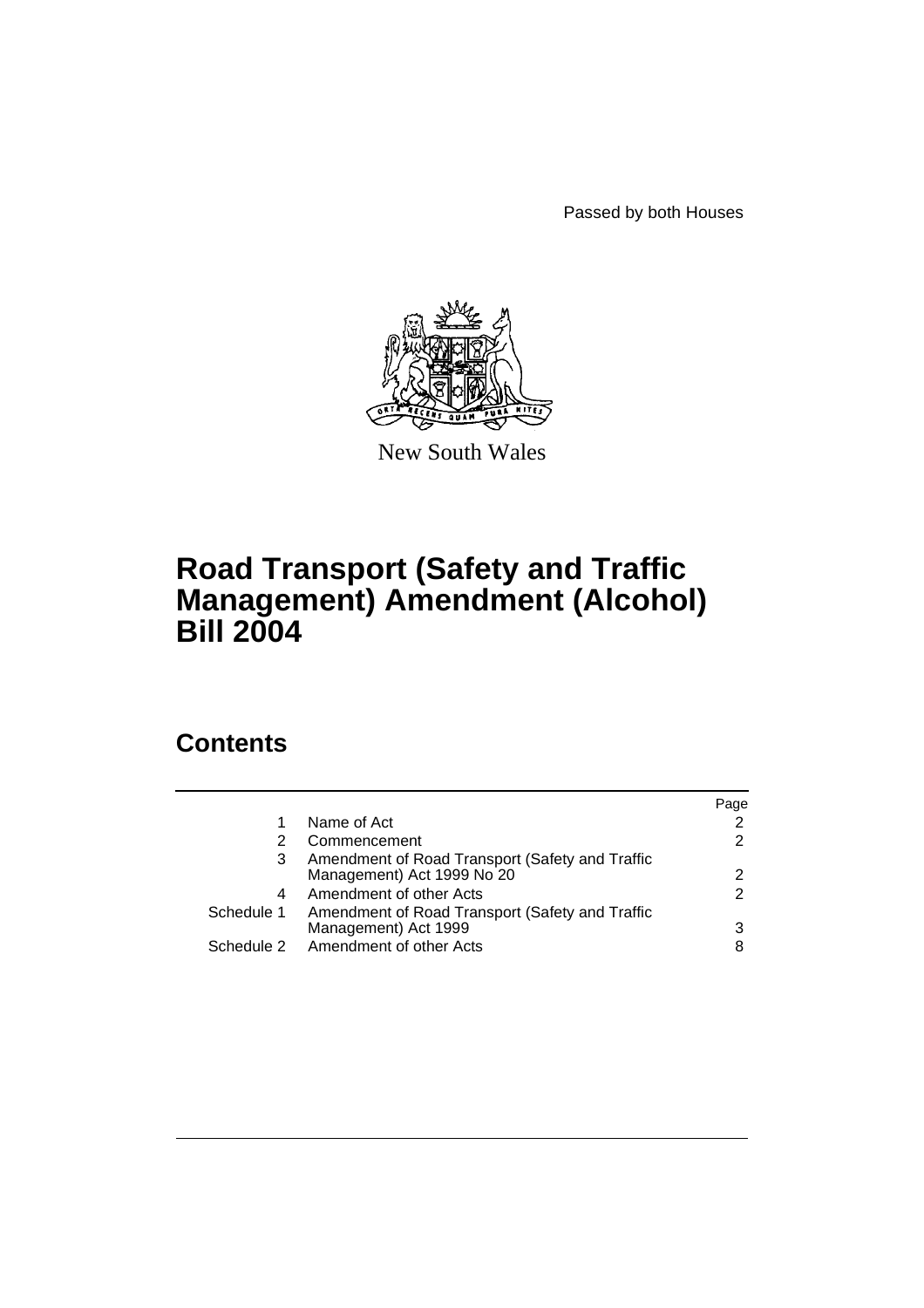*I certify that this PUBLIC BILL, which originated in the LEGISLATIVE ASSEMBLY, has finally passed the LEGISLATIVE COUNCIL and the LEGISLATIVE ASSEMBLY of NEW SOUTH WALES.*

> *Clerk of the Legislative Assembly. Legislative Assembly, Sydney, , 2004*



New South Wales

# **Road Transport (Safety and Traffic Management) Amendment (Alcohol) Bill 2004**

Act No , 2004

An Act to amend the *Road Transport (Safety and Traffic Management) Act 1999* to prohibit learner drivers and provisional licence holders from driving with any alcohol present in their blood; and for other purposes.

*I have examined this Bill, and find it to correspond in all respects with the Bill as finally passed by both Houses.*

*Chairman of Committees of the Legislative Assembly.*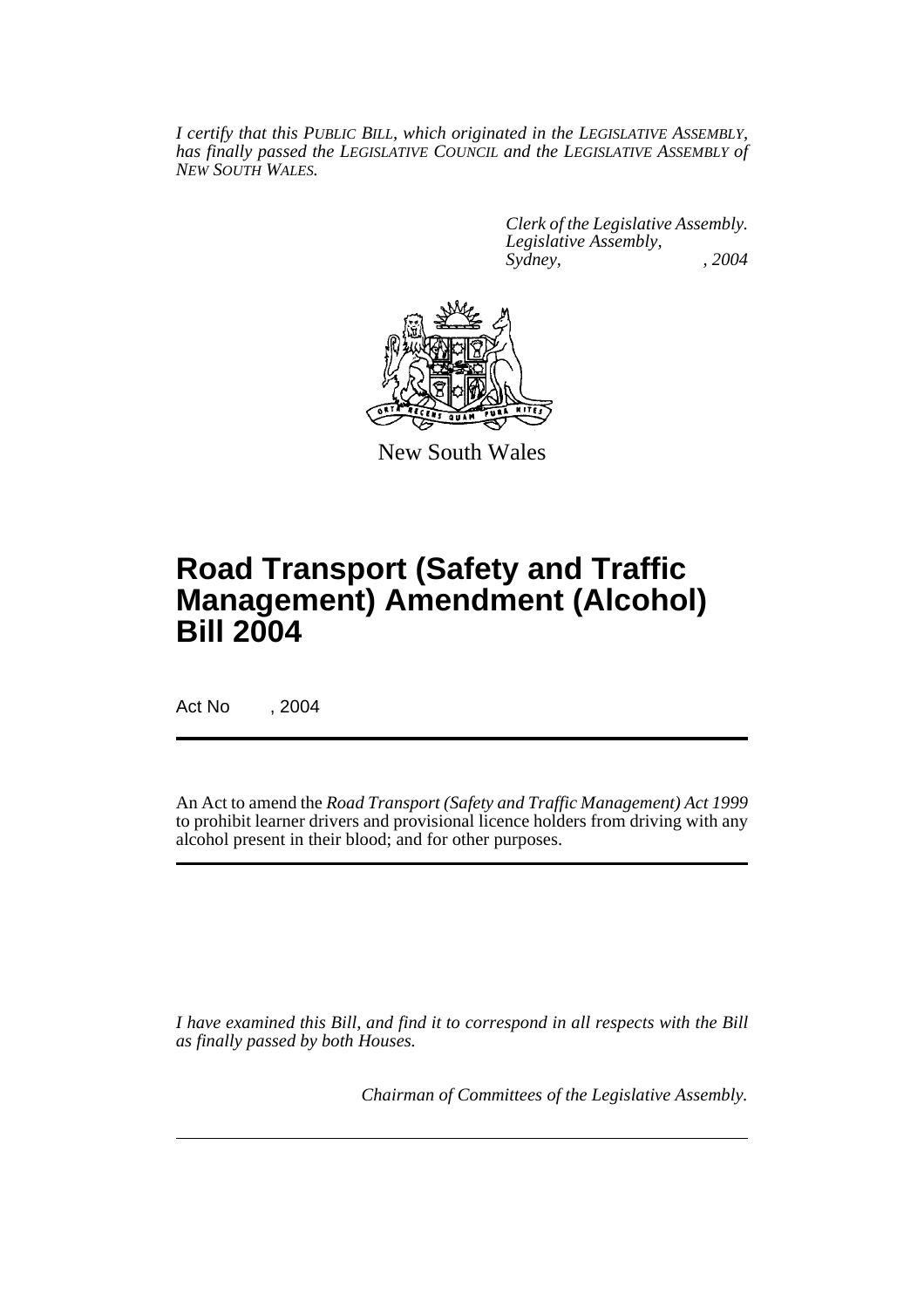#### **The Legislature of New South Wales enacts:**

### **1 Name of Act**

This Act is the *Road Transport (Safety and Traffic Management) Amendment (Alcohol) Act 2004*.

#### **2 Commencement**

This Act commences on a day or days to be appointed by proclamation.

#### **3 Amendment of Road Transport (Safety and Traffic Management) Act 1999 No 20**

The *Road Transport (Safety and Traffic Management) Act 1999* is amended as set out in Schedule 1.

### **4 Amendment of other Acts**

The Acts specified in Schedule 2 are amended as set out in that Schedule.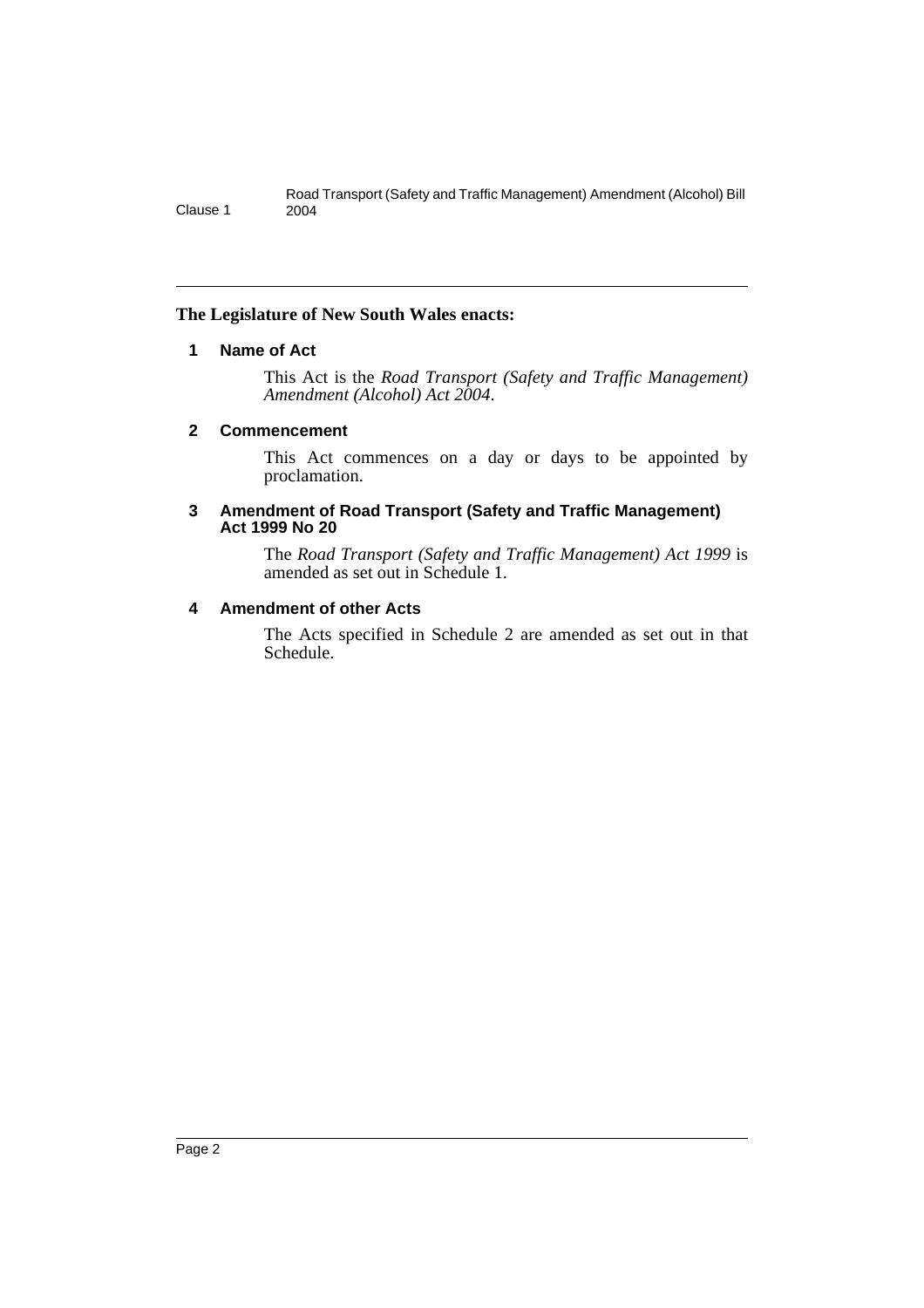Amendment of Road Transport (Safety and Traffic Management) Act 1999 Schedule 1

### **Schedule 1 Amendment of Road Transport (Safety and Traffic Management) Act 1999**

(Section 3)

### **[1] Section 8 Interpretation**

Omit section 8 (1) and (2).

#### **[2] Section 8 (3) (a)**

Omit the paragraph. Insert instead:

(a) if the person is the holder of a learner licence, or the holder of a provisional licence issued under the *Road Transport (Driver Licensing) Act 1998*, for motor vehicles of a class that includes that motor vehicle, or

#### **[3] Section 8 (3) (d)**

Omit the paragraph.

#### **[4] Section 9 Presence of prescribed concentration of alcohol in person's blood**

Insert before section 9 (1):

#### (1A) **Offence—novice range prescribed concentration of alcohol**

If a person is the holder of a learner licence, or of a provisional licence issued under the *Road Transport (Driver Licensing) Act 1998*, in respect of a motor vehicle, the person must not, while there is present in his or her blood the novice range prescribed concentration of alcohol:

- (a) drive the motor vehicle, or
- (b) occupy the driving seat of the motor vehicle and attempt to put the motor vehicle in motion.

Maximum penalty: 10 penalty units (in the case of a first offence) or 20 penalty units (in the case of a second or subsequent offence).

#### **[5] Section 9 (1) (c), (2) (c), (3) (c) and (4) (c)**

Insert "(other than a provisional licence or a learner licence issued under the *Road Transport (Driver Licensing) Act 1998*)" after "driver licence" wherever occurring.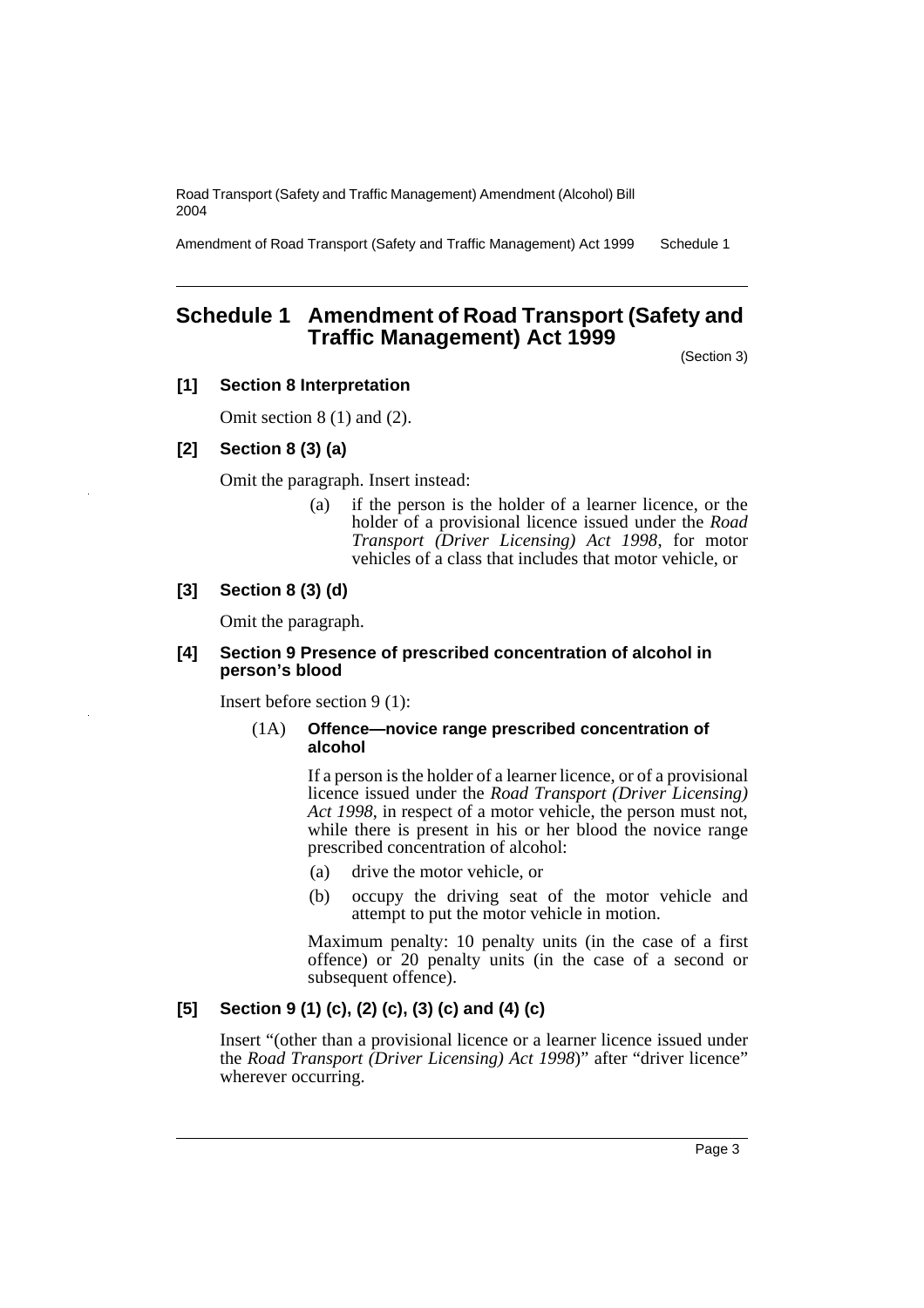Schedule 1 Amendment of Road Transport (Safety and Traffic Management) Act 1999

#### **[6] Section 10 Alternative verdicts for lesser offences**

Insert after section 10 (3):

#### (4) **Alternative verdict for lesser offence in prosecution of learner licence holders or provisional licence holders**

If, on a prosecution of a person for an offence under section 9  $(1)$ ,  $(2)$ ,  $(3)$  or  $(4)$ , relating to driving a motor vehicle or to occupying the driving seat of a motor vehicle and attempting to put the motor vehicle in motion, the court is satisfied that, at the time the person drove the motor vehicle or occupied the driving seat and attempted to put the motor vehicle in motion:

- (a) the person was the holder of a learner licence, or of a provisional licence issued under the *Road Transport (Driver Licensing) Act 1998*, in respect of the motor vehicle, and
- (b) there was not present in the person's blood the high range prescribed concentration of alcohol, the middle range prescribed concentration of alcohol, the low range prescribed concentration of alcohol or the special range prescribed concentration of alcohol,

but that there was present in the person's blood the novice range prescribed concentration of alcohol, the court may convict the person of an offence under section 9 (1A).

#### **[7] Section 11 Presence of higher concentration of alcohol not defence**

Insert before section 11 (1):

(1A) It is not a defence to a prosecution for an offence under section 9 (1A) if the defendant proves that, at the time he or she did the act referred to in section 9 (1A) (a) or (b), there was present in the defendant's blood a concentration of alcohol of 0.02 grammes or more in 100 millilitres of the defendant's blood.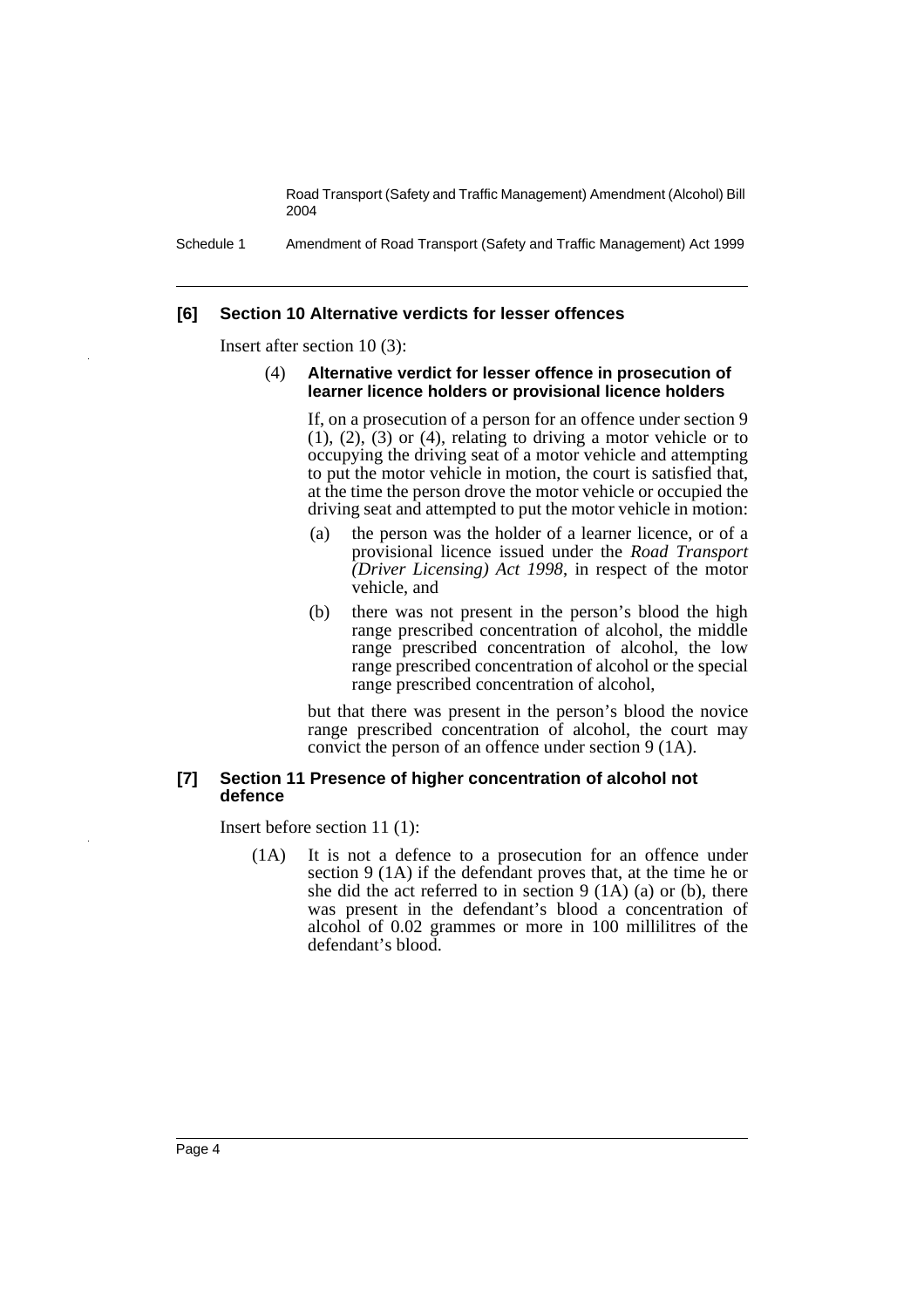Amendment of Road Transport (Safety and Traffic Management) Act 1999 Schedule 1

#### **[8] Section 11A**

Insert after section 11:

#### **11A Defence for offence relating to novice range prescribed concentration of alcohol**

It is a defence to a prosecution for an offence under section 9 (1A) if the defendant proves that, at the time the defendant did the act referred to in section  $9(1A)(a)$  or (b), the presence in the defendant's blood of the novice range prescribed concentration of alcohol was not caused (in whole or in part) by any of the following:

- (a) the consumption of an alcoholic beverage (otherwise than for the purposes of religious observance),
- (b) the consumption or use of any other substance (for example, food or medicine) for the purpose of consuming alcohol.

### **[9] Section 14 Arrest following failed breath test**

Insert before section 14 (1) (a):

(a1) it appears to the officer from a breath test carried out under section 13 (1) by the officer that the device by means of which the test was carried out indicates that there may be present in the person's blood a concentration of alcohol of more than zero grammes in 100 millilitres of the blood and the officer has reasonable cause to believe the person is the holder of a learner licence, or of a provisional licence issued under the *Road Transport (Driver Licensing) Act 1998*, in respect of the motor vehicle concerned, or

#### **[10] Section 32 Evidence of alcohol concentration revealed by breath or blood analysis in proceedings for offence under section 9**

Insert before section 32 (2) (a):

(a1) in the case of an offence under section 9 (1A)—zero grammes of alcohol in 100 millilitres of the defendant's blood, or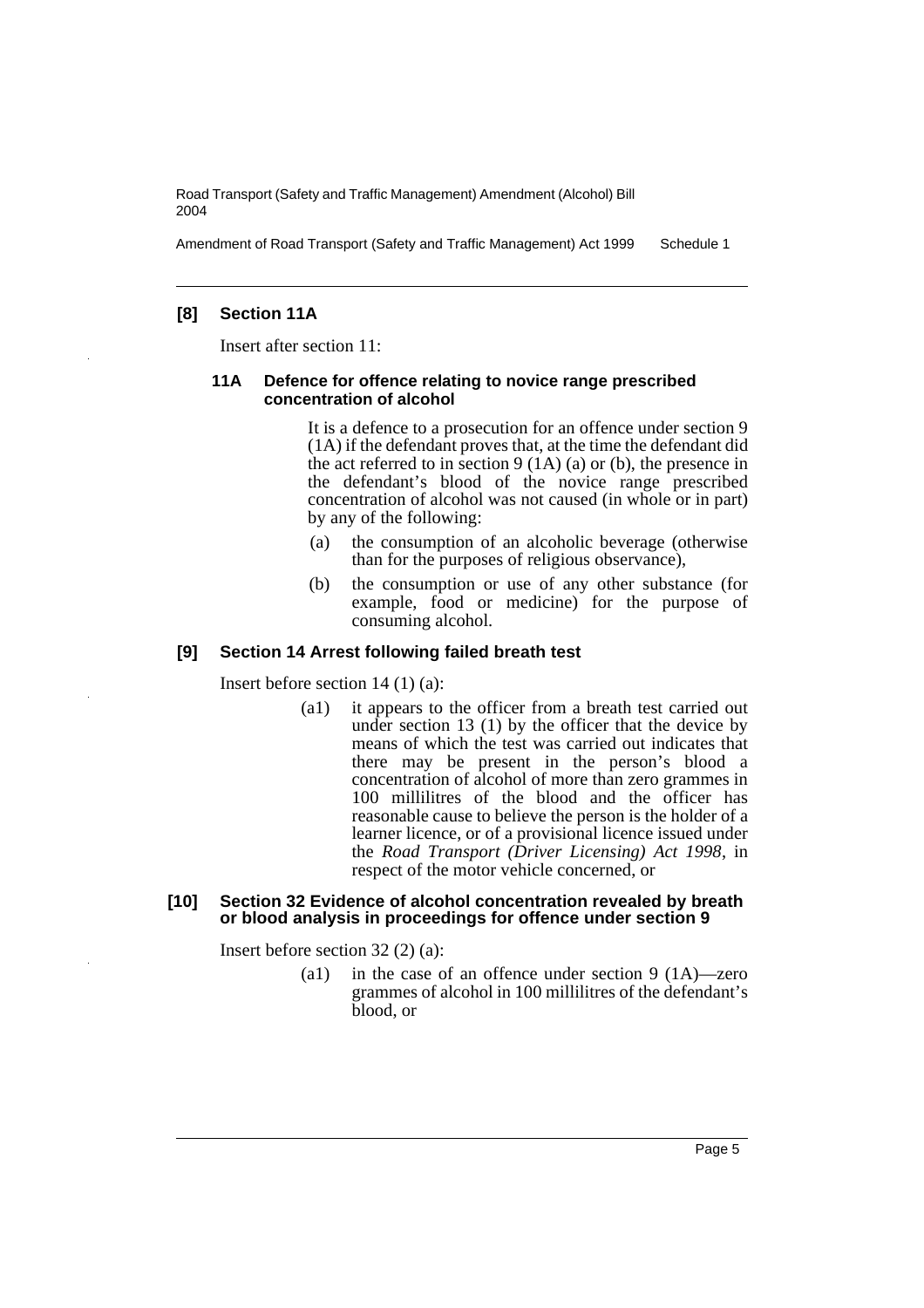Schedule 1 Amendment of Road Transport (Safety and Traffic Management) Act 1999

#### **[11] Schedule 2 Savings, transitional and other provisions**

Insert at the end of clause 1 (1):

*Road Transport (Safety and Traffic Management) Amendment (Alcohol) Act 2004*, but only to the extent that it amends this Act

#### **[12] Schedule 2**

Insert at the end of the Schedule, with appropriate Part and clause numbers:

### **Part Provisions consequent on enactment of Road Transport (Safety and Traffic Management) Amendment (Alcohol) Act 2004**

#### **Definitions**

In this Part:

*amending Act* means the *Road Transport (Safety and Traffic Management) Amendment (Alcohol) Act 2004*.

#### **Amendments not to apply to offences occurring before commencement of amendments**

- (1) Proceedings for offences committed, or alleged to have been committed, before the commencement of Schedule 1 to the amending Act are to be determined as if the amending Act had not been enacted.
- (2) Accordingly, the law (including any relevant provision of this Act) that would have been applicable to the proceedings had the amending Act not been enacted continues to apply to the proceedings as if the amending Act had not been enacted.

#### **Review of amending Act**

(1) The Minister is to review the amending Act to determine whether the policy objectives of the amending Act remain valid and whether the terms of the amending Act remain appropriate for securing those objectives.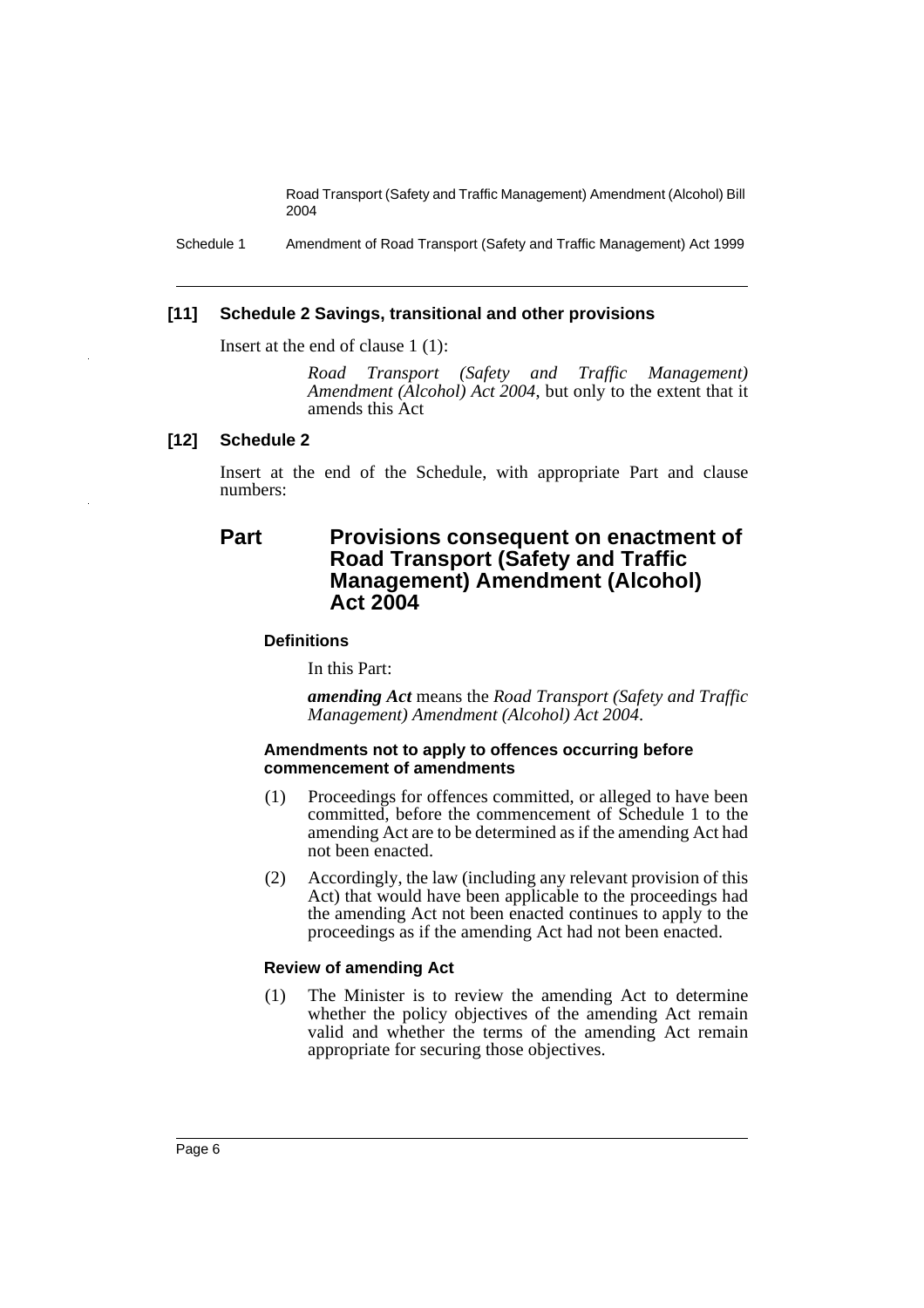Amendment of Road Transport (Safety and Traffic Management) Act 1999 Schedule 1

- (2) The review is to be undertaken as soon as possible after the period of 4 years from the date of assent to the amending Act.
- (3) A report on the outcome of the review is to be tabled in each House of Parliament within 12 months after the end of the period of 4 years.

### **[13] Dictionary**

Insert in alphabetical order in clause 1:

*novice range prescribed concentration of alcohol* means a concentration of more than zero grammes, but less than 0.02 grammes, of alcohol in 100 millilitres of blood.

### **[14] Dictionary, clause 1**

Omit the definition of *provisional licence*.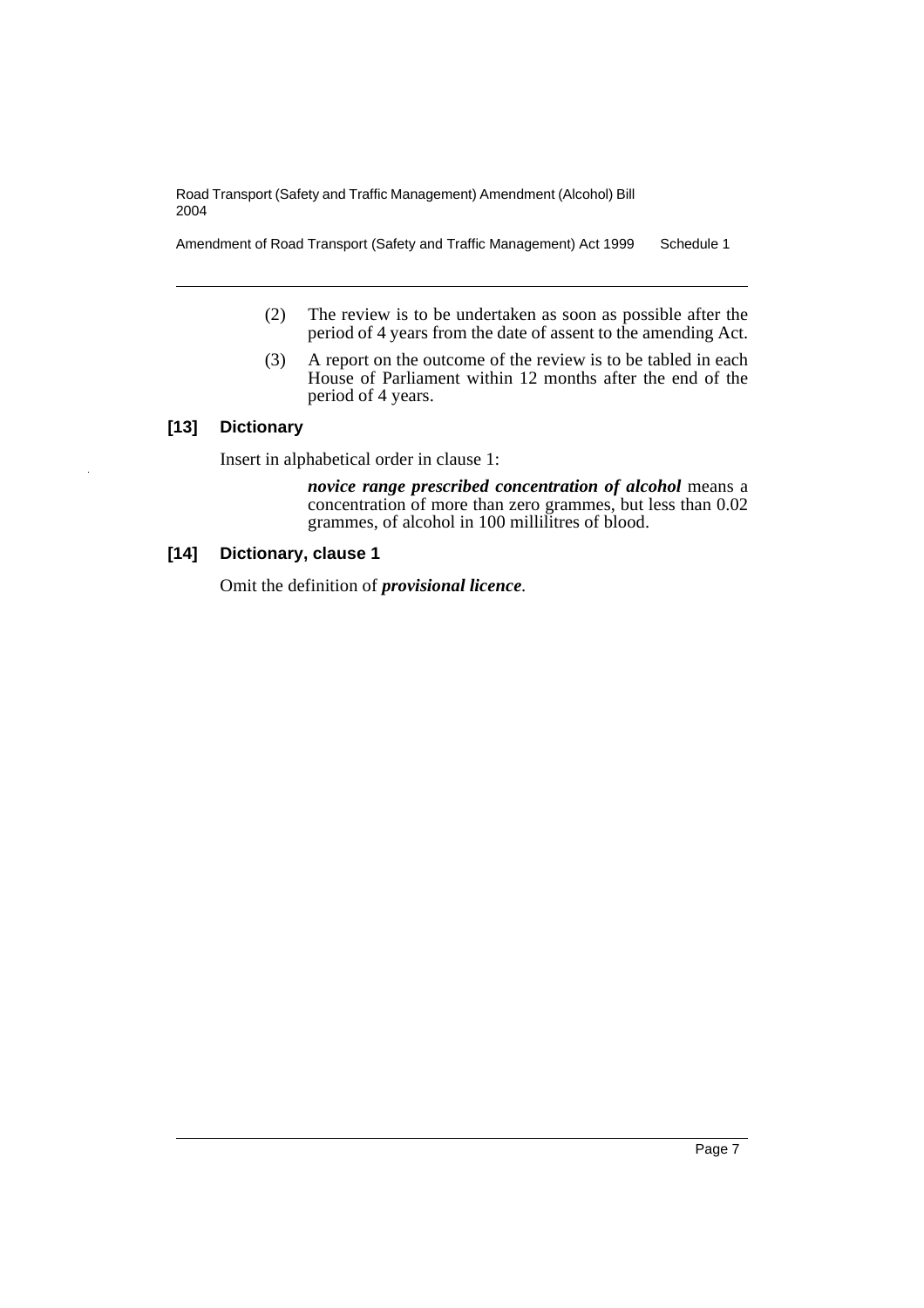Schedule 2 Amendment of other Acts

## **Schedule 2 Amendment of other Acts**

(Section 4)

### **2.1 Crimes Act 1900 No 40**

**Section 353A Power to search person, make medical examination, take photograph, finger-print or palm-print**

Insert " $(1A)$ ," after "section 9" in section 353A (7) (c) (i).

**2.2 Law Enforcement (Powers and Responsibilities) Act 2002 No 103**

### **Section 134 Orders for the taking of identification particulars**

Insert " $(1A)$ ," after "section 9" in section 134 (5) (c) (i).

### **2.3 Road Transport (General) Act 1999 No 18**

### **[1] Section 25 Disqualification for certain major offences**

Insert " $(1A)$ ," after "section 9" in paragraph (c) (iv) of the definition of *convicted person* in section 25 (1).

### **[2] Section 25 (2) (a) and (3) (a)**

Insert "(1A)," after "section 9" wherever occurring.

### **[3] Section 25A Interpretation**

Insert before paragraph (a) in the definition of *alcohol-related major offence*:

> (a1) an offence under section 9 (1A) of the *Road Transport (Safety and Traffic Management) Act 1999*,

#### **[4] Schedule 1A Interlock participation and disqualification compliance periods**

Insert "(1A)," after "section 9" in item 4 of Column 1.